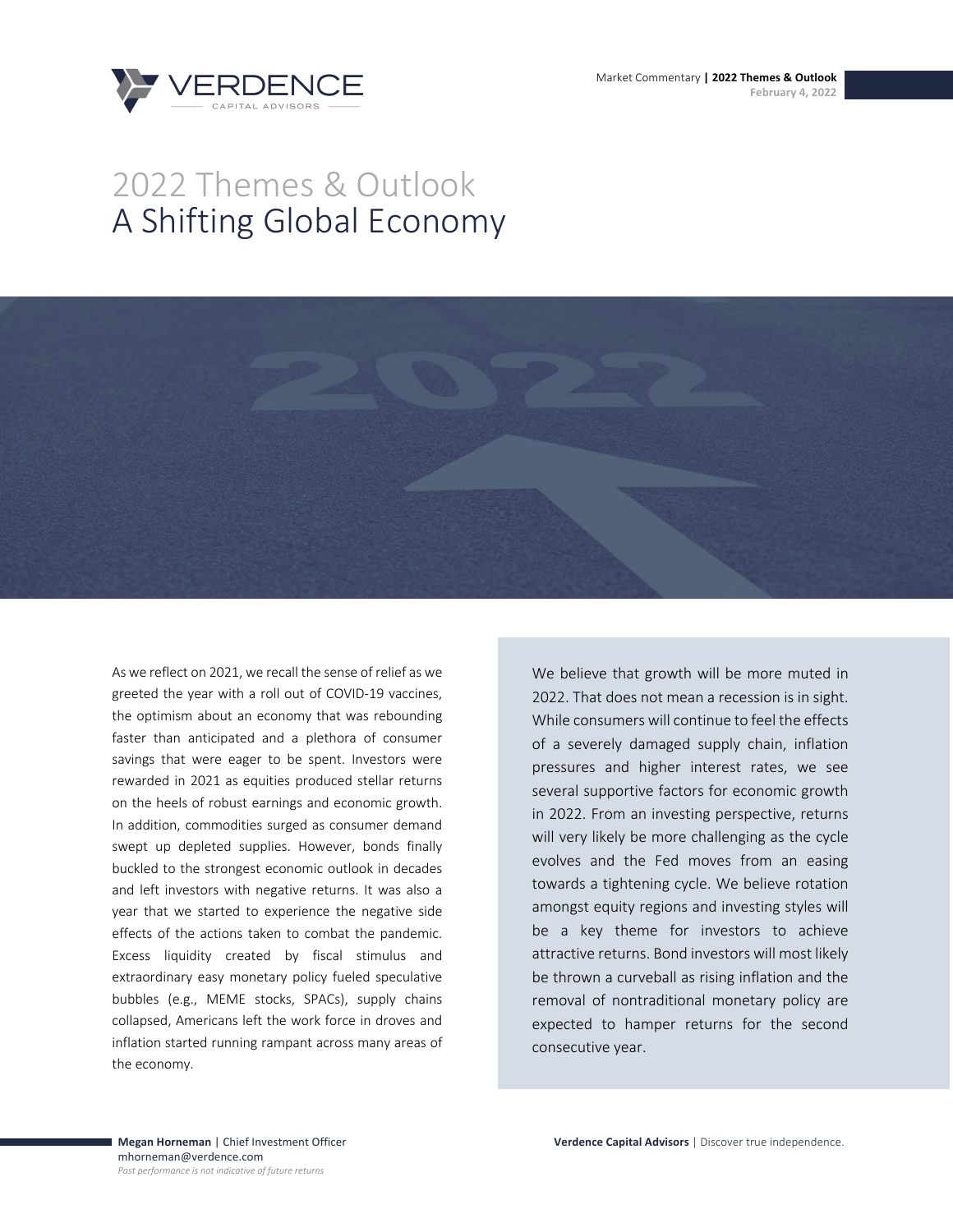## **Theme #1** - U.S. Economic Expansion to Mature not Contract

The current economic expansion has seen economic growth return to its pre-recession peak at the fastest pace on record. Massive fiscal stimulus and unusually easy monetary policy have helped the economy navigate through the pandemic related disturbances for the past two years. However, these factors have also left us with challenges that we have not faced for decades. In the first half of 2022, we think that economic growth will notably slow from the elevated levels we enjoyed in 2021. The euphoria around the economy reopening is being replaced by prices rising at the fastest pace since the 1980s. The supply chain will need time to repair itself and Americans are still reluctant to return to a normal work atmosphere. In addition, the support line from the Federal government and Federal Reserve is abating and will be a drag on growth compared to previous years.

However, a slowdown in economic growth after a record v-shaped recovery is understandable and should not be mistaken as an imminent contraction or recession. In fact, even with the expected slower growth, U.S. GDP is likely to post its best back-to-back annual gains since the late 1990s **(Chart 1).** While consumers remain strong, it is unlikely they deliver the same stellar contributions to growth as seen over the past year. There are other components of economic growth that will likely take the torch as consumers take a well-deserved break. Some of the factors that we believe will support the ongoing expansion include:

• **Manufacturing to work overtime to catch up:** The pent-up U.S. consumer demand has depleted inventories across a variety of consumer goods. **(Chart 2 – next page).** In addition, COVID-related disruptions (e.g., lockdowns, closures) have highlighted the complexities of the global supply chain. Manufacturing should continue to be supportive of growth as companies work feverishly to replenish inventories and clear the backlog of orders.

## Chart 1

#### Best Consecutive Years of Growth in Decades





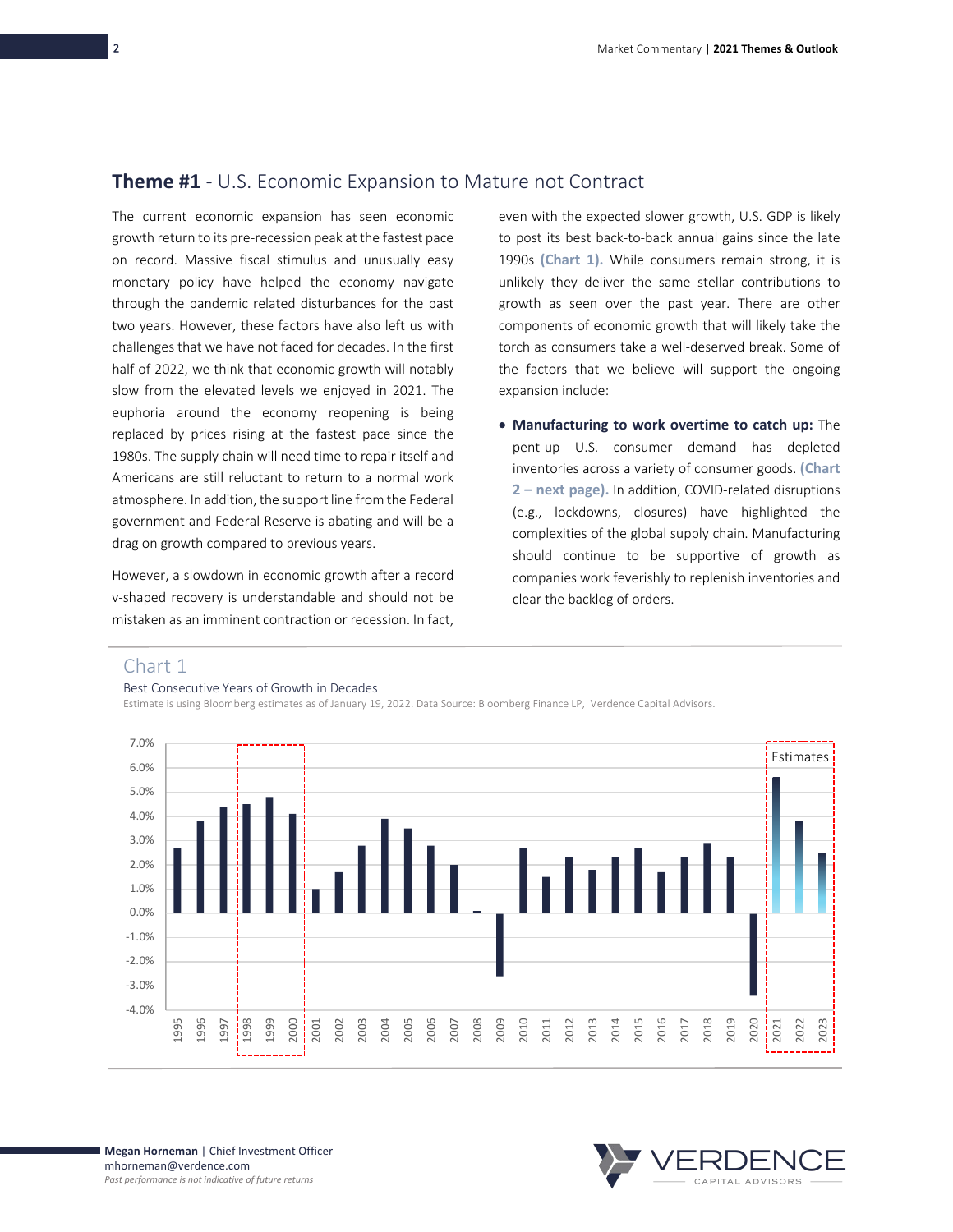

## Chart 2

Inventories Depleted Across Many Areas of Economy

Data is as of December 2021. Data Source: Bloomberg Finance LP, Verdence Capital Advisors.

• **Living with COVID not locking down:** More than a year into the distribution of COVID vaccines, we have fully vaccinated more than 60% of the U.S. population and vaccination rates are even higher in other major economies (e.g., 84% in China, 72% in Germany, 79% in Japan, 70% in the UK). $1$  The most recent Omicron variant has put us another step closer to moving from the pandemic stage to an endemic. Hospitalizations in relation to cases is the lowest since the pandemic began **(Chart 3)** and with the most transmissible variant yet we are moving closer to herd immunity. In addition, therapeutics and treatments will be the focus in 2022 as we learn to accept COVID as we have the flu. We have already seen government authorities rethinking the incubation period which should help the economy relative to the disruptive nature of quarantining.

## Chart 3

#### Living with COVID Not Locking Down

Data is as of January 17, 2022. Data Source: Our World in Data, Verdence Capital Advisors.



Ratio of Weekly Hospital Admission to New COVID Cases (7 Day Moving Average)

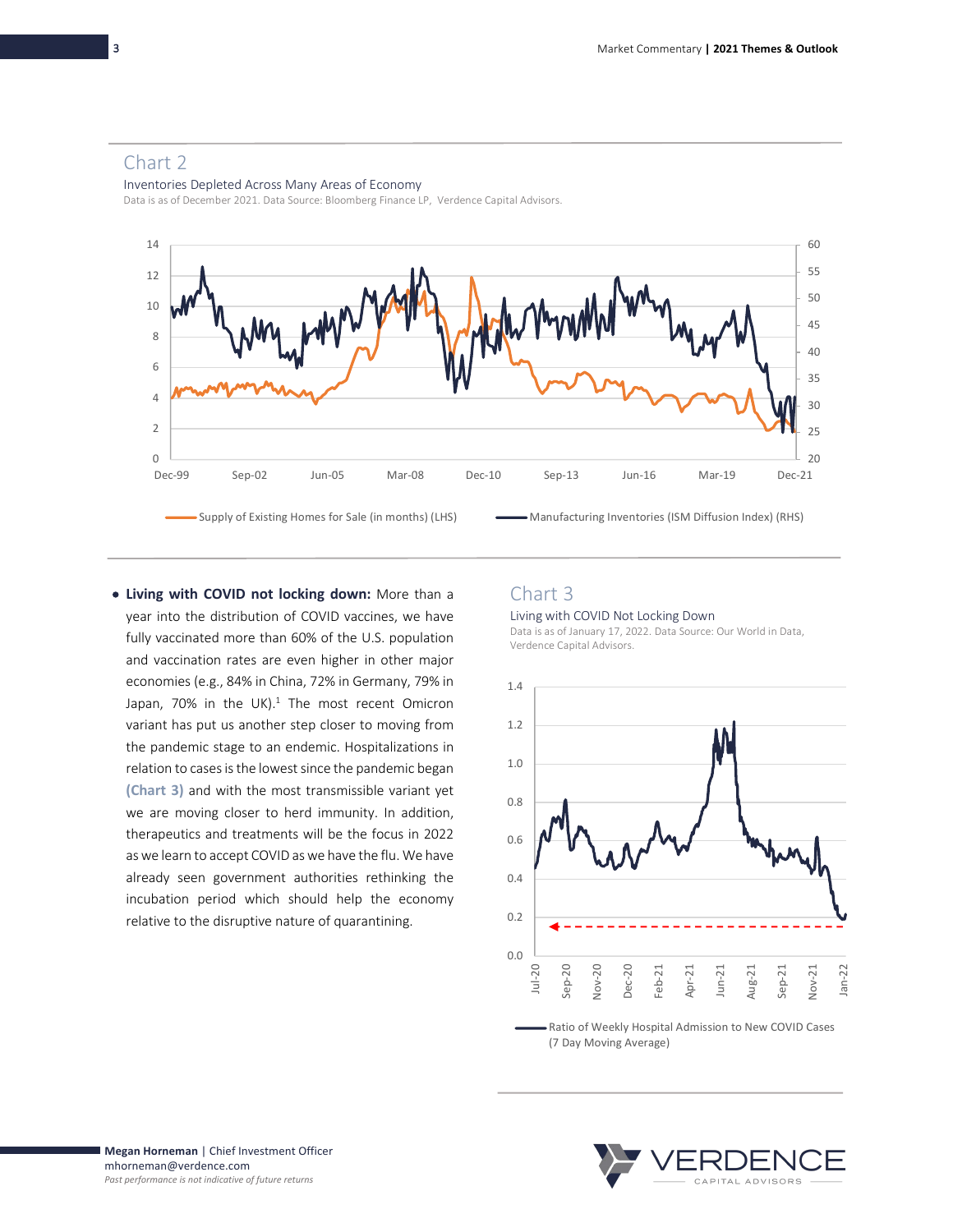### Chart 4

A Great Time to be an Employee

Data is as of November 2021. Data Source: Bloomberg Finance LP, Verdence Capital Advisors.



- **Labor market to improve:** For an employee in most sectors of the economy, it is one of the best times in history to get the job you want, request flexibility, and demand higher wages. (**Chart 4).** The economy has gained back ~19 million of the ~22 million jobs lost during the pandemic, but the labor force participation rate has failed to reach its pre-pandemic peak. There are many reasons for this including a significant amount of people taking early retirement, fiscal stimulus that has incentivized people to not return to the workforce, childcare related issues due to the pandemic and overall healthcare concerns. We believe in 2H22 as we move from the pandemic to the endemic phase of COVID and Americans continue to deplete savings and/or use credit cards to keep up with rising prices, we will see a higher labor force participation rate.
- **Housing market still hot:** Despite the expectation of higher interest rates the housing market should continue to be supportive of economic growth. With the months' supply of existing homes at a record low, homeowner affordability still above average and demographics pushing a new age group into homeownership (i.e., millennials), the demand for housing should continue. In fact, building permits which are a good leading indicator of future housing activity is sitting near the highest level since 2006.

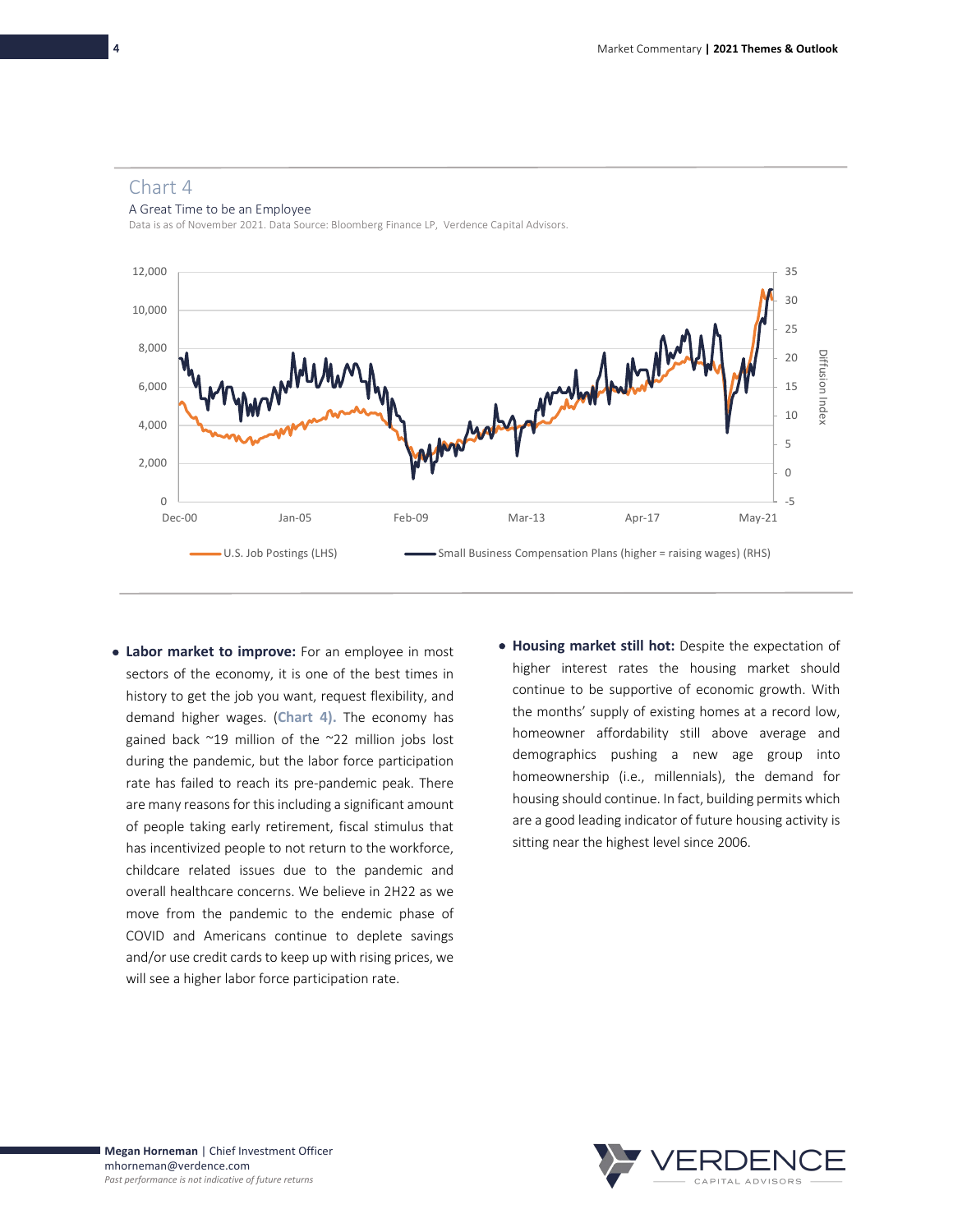• **Less easy monetary policy; not tight:** The Federal Reserve is expected to begin a tightening cycle this year. Whether they raise rates four or five times this year is not necessarily relevant in the long run. However, it is important for investors to realize that even with the

expected rate hikes, real rates should stay historically low through 1Q23 at least. **(Chart 5).** Historically, the economy does not enter a recession when real rates are low or negative.

# Chart 5

Fed Still Historically Accommodative



Data is as of November 2021. Forward looking estimates are as of January 19, 2022. Data Source: Bloomberg Finance LP, Verdence Capital Advisors.

Even with the expected rate hikes, real rates should stay historically low through at least 1Q23. **Why is this important to know?** Historically, the economy does not enter a recession when real rates are low or negative.

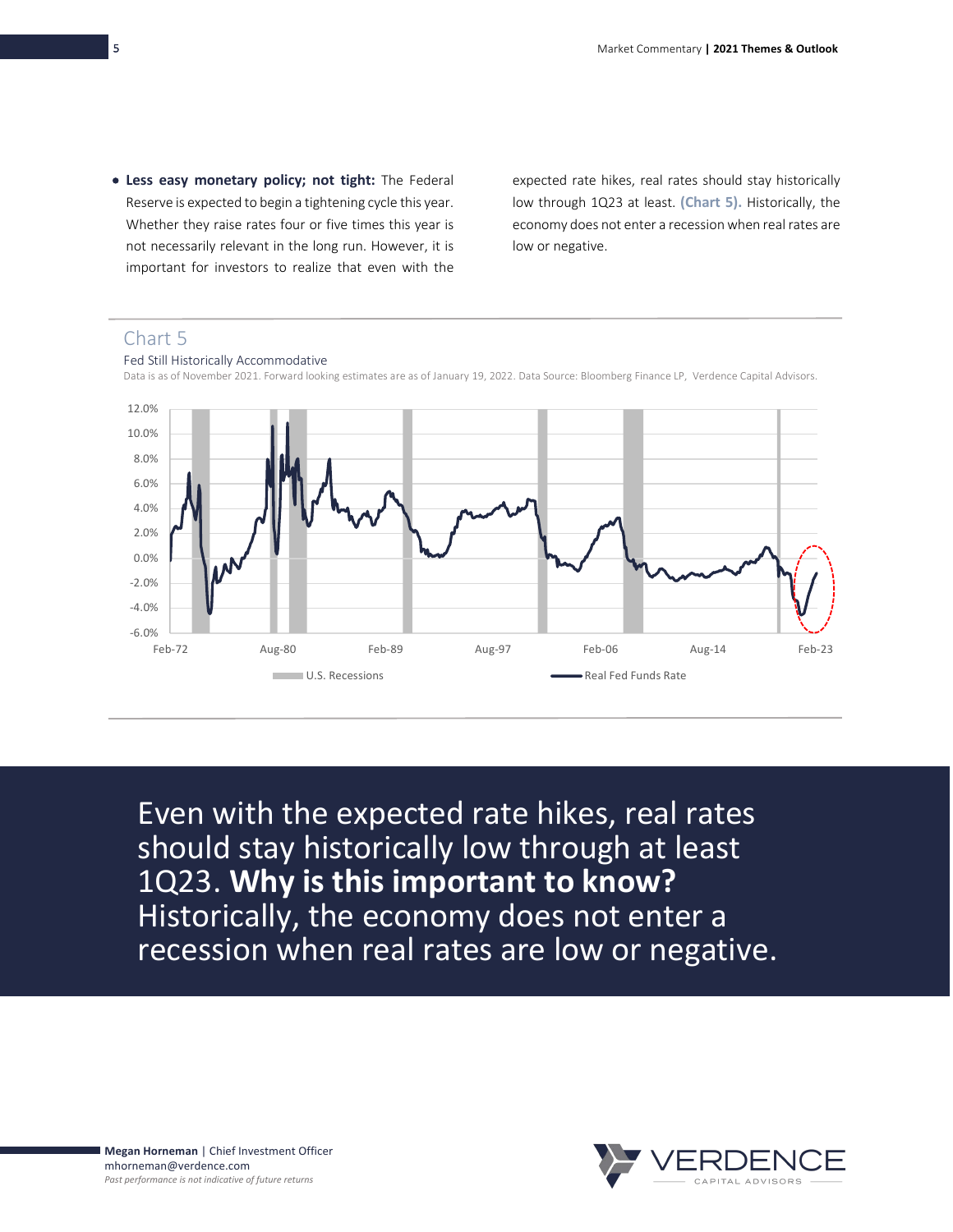# **Theme #2** – Global Central Bank Divergence

Central banks will be a primary focus in 2022 as inflation data continues to surprise global central bankers to the upside and even forced U.S. Fed Chairman Jerome Powell to drop his "transitory" view on inflation. **(Chart 6).**  Central banks are now tasked with a balancing act of pulling back excess liquidity to combat inflation but also not threaten the economic expansion. Given that some economies have recovered more quickly than others, we expect to see a divergence in global monetary policy in 2022. This can impact equity market returns and currency volatility. In addition, we expect to see funds flow towards some of those areas that are more conservative with rate hikes and may have lagged the U.S. in the economic expansion. Within the developed economies, we expect the U.S. to lead the central banks with rate hikes as early as March. The European Central Bank is not expected to raise rates until late 2022 or 2023. In addition, select emerging markets, specifically in Asia, are expected to be more gradual with rate hikes and have greater flexibility with fiscal policy.

# **Theme #3** – Rotation is Key to Adding Value

Global equities as measured by the MSCI AC World Index rallied for the third consecutive year in 2021 as historically easy monetary policy and a global economic recovery supported risk assets. Given our expectation that the expansion will slow but continue, and corporations will remain healthy, we maintain our overweight to global equities in 2022. However, as we navigate through the next phase of the economic expansion and accept higher interest rates and inflation, investors will need to be selective as some areas of the equity market may be more

## Chart 6

#### Inflation Taking Central Banks by Surprise

Data is as of December 2021. Index measures inflation data that comes in above or below the consensus estimate. Data Source: Bloomberg Finance LP, Verdence Capital Advisors.



challenged than others. Overall investors will need to accept more muted levels of return and higher volatility which can be an emotional tug of war if investors are not patient and/or neglect their long-term investment objectives. Below are our recommendations for global equities in 2022.

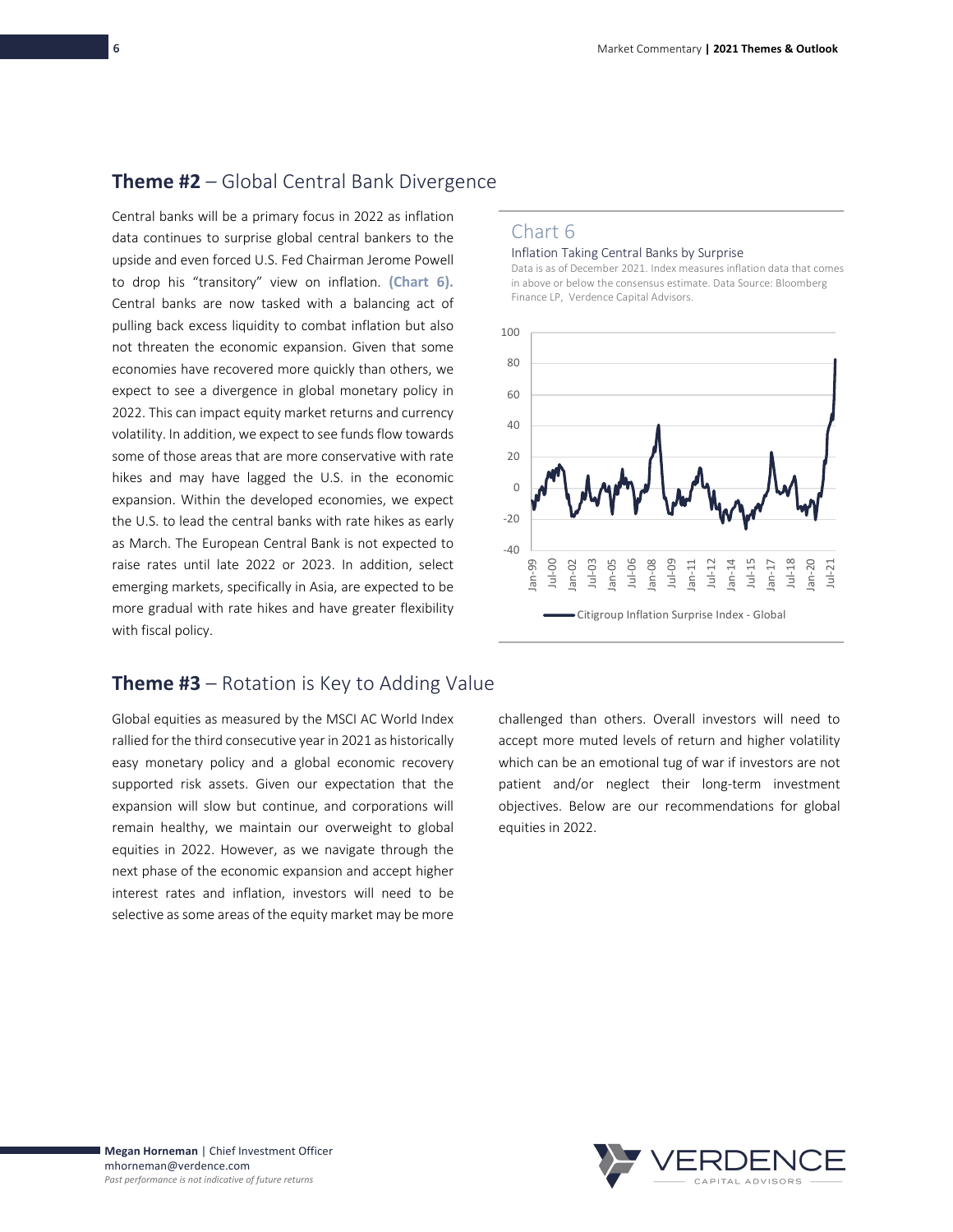• **Volatility to accelerate; cash is not the enemy:** We realize that it may be counterintuitive to hold excess cash in a period with historically low interest rates. However, we believe having dry powder will be crucial during a year where volatility is likely to accelerate. Investors were fortunate to see a nearly uninterrupted equity rally in 2021 with the S&P 500 only experiencing one pullback of 5% or more (last time we had such few pullbacks was in 2017). However, history suggests that in the years following a year with low volatility that equity returns are more muted, and volatility accelerates. While rising interest rates, stretched valuations and a slowdown in economic growth should fuel volatility, we are also in a midterm election year in the U.S. Historically in years with a midterm election the average maximum drawdown in the S&P 500 is 17%. **(Chart 7).**

Holding excess cash will be crucial during accelerated volatility

### Chart 7

#### Midterm Elections Could Serve as Fuel to Volatility

Data is all midterm elections since 1950. Data Source: Strategas Research Partners, Verdence Capital Advisors.



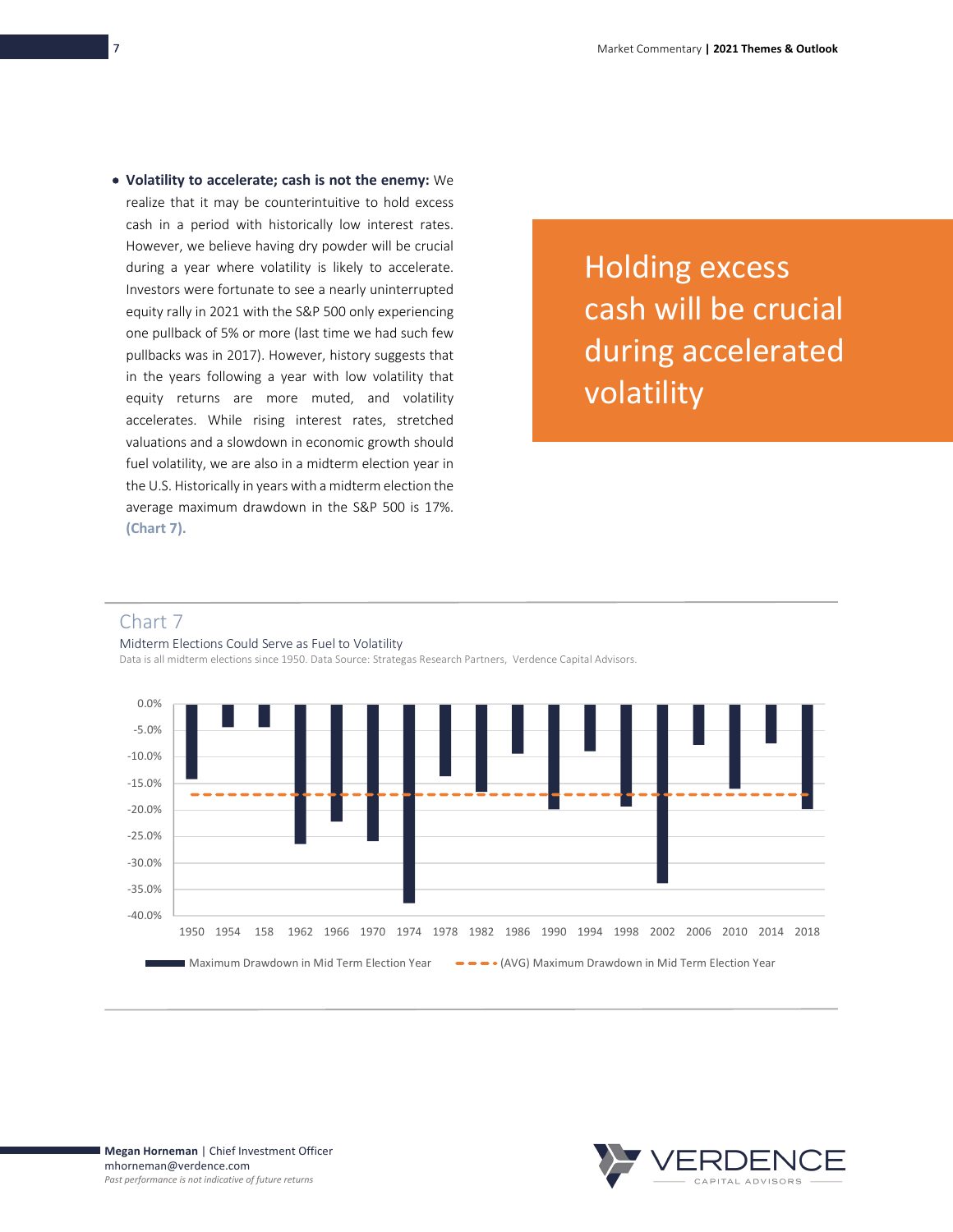- **Growth in for its biggest challenge yet:** For at least the past decade growth stocks have outperformed as interest rates and inflation have trended lower and corporate balance sheets have been healthy. We believe 2022 will be the biggest challenge yet for this decade old phenomenon. The main difference this year is the world is settling into a higher level of inflation and the Federal Reserve is removing easy monetary policy. History shows that rising inflation and interest rates tend to have an inverse effect on price to earnings multiples for stocks. **(Chart 8).** Therefore, those stocks that have seen momentum, euphoria and excess liquidity drive valuations to levels not seen since the dotcom bubble will likely be challenged (e.g., technology). Instead of the expansion of multiples (what an investor is willing to pay for earnings) an investor's total return will likely be more driven by earnings and dividend growth.
- **No need to abandon growth but look at cyclicals and different market caps:** We believe that growth stocks will be challenged but we would not abandon them for the long term. Instead, we will look for attractive opportunities as valuations reset to adjust to the different interest rate regime. We continue to favor those areas/sectors that have pricing power in an environment of solid growth but higher prices (e.g., value and/or cyclically oriented sectors). Value and cyclical stocks are also trading at a historic discount to growth with attractive valuations. In addition, small and midcap stocks are trading at significant discounts to their historical averages.

## Chart 8

Inflation Can be Dangerous for Expensive Stocks

Data is using CPI from 1950-2021. Current trailing P/E is as of Jan 19, 2022. Source: Strategas Research Partners, Verdence Capital Advisors.

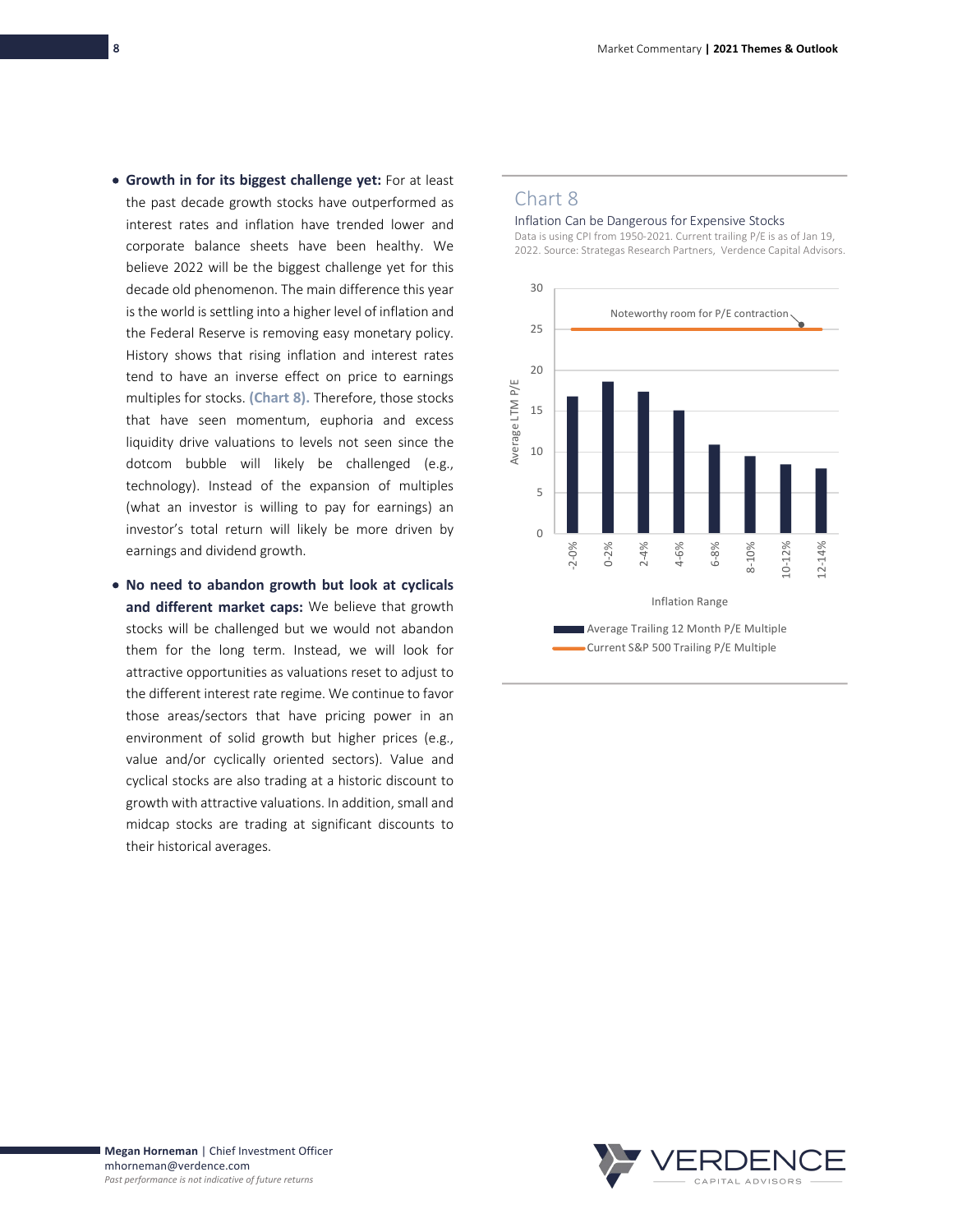• **Look internationally for value:** We continue to favor developed international equities over U.S. equities. Developed international equities are expected to experience easier monetary policy (especially in Europe) at a time when they are historically cheap relative to U.S. equities. **(Chart 9).** In addition, since international developed economies are larger exporters than the U.S., they have more exposure to the cyclical areas of the market that we tend to favor at this stage of the economic expansion rather than the U.S. tech heavy market.

## Chart 9

International Equities Historically Cheap Compared to U.S. Equities Data is as of November 2021. Forward looking estimates are as of January 19, 2022. Data Source: Bloomberg Finance LP, Verdence Capital Advisors.



# **Theme #4** – A Generation of Investors in for a Curveball

Last year, investors witnessed the first decline in the broad bond market (Bloomberg Barclays Aggregate Index) since 2013, and we think 2022 will be another challenging year for bonds. In fact, we expect bonds to post their first backto-back annual down years since at least the 1970s as we embark on the reversal of a nearly 40+ year bond bull market **(Chart 10).** The shift from easy monetary policy to more normalized policy, an inflationary environment that we have not experienced in decades and historically low real yields are expected to leave investors with little to no total return. We still believe fixed income serves its purpose as a portfolio diversifier, but we would be defensive with the overall fixed income allocation. We recommend the following exposure in fixed income.

## Chart 10

#### Long-Term Bull Bond Market Shifting

Data is as of January 24, 2022. Data Source: Bloomberg Finance LP, Verdence Capital Advisors.



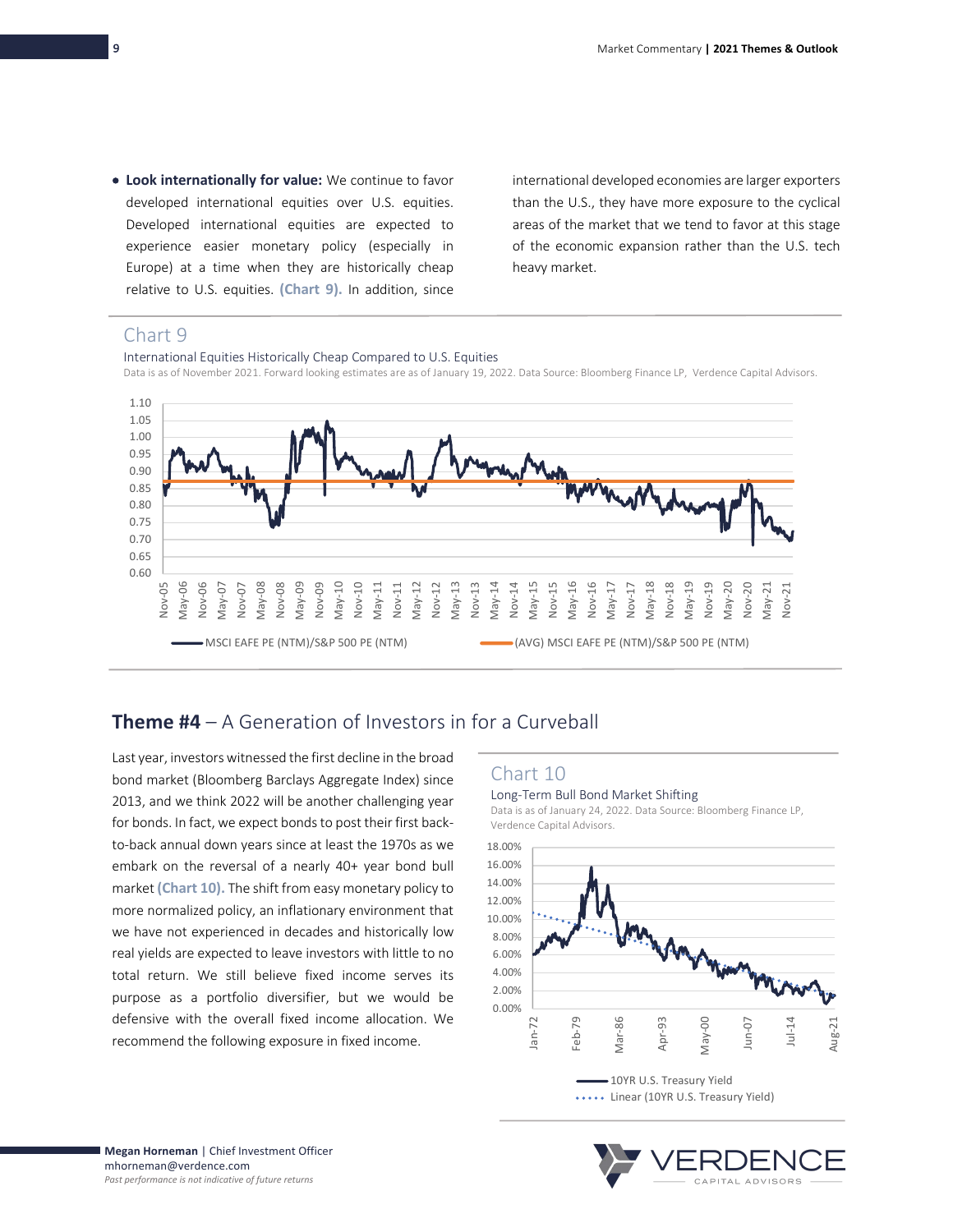- **Defensive in a rising rate environment:** The Fed has changed their tone on inflation and as a result we are seeing a repricing in the interest rate market to reflect a quicker move higher in interest rates (first rate hike may be as early as March). Therefore, investors may want to be defensive with their bond exposure and focus primarily on short duration fixed income. In addition, we believe that floating rate notes offer an opportunity for bond investors as they are structured to offer a higher yield as interest rates rise.
- **Do not reach for yield; risk/reward minimal:** While higher yielding fixed income carries a lower duration given its high coupon, we would exercise caution. The extra yield investors gain to buy high yielding debt compared to a Treasury bond is at the lowest level seen since before the Great Recession while absolute yields are near a record low. This offers little reward for the additional risk when investing in high yield bonds.

## **Theme #5** – Acknowledging the New Diversified Portfolio

For decades investors have been able to benefit from the diversification approach that a generic 60% equity/40% bond portfolio offers. We are at an inflection point with the negative correlation between stocks and bonds. The Fed is in a position where they need to normalize interest rates faster than previously forecast, we are left paying for the record amount of debt that was issued during the pandemic, inflation is reducing overall returns and excess liquidity has propelled some public sector valuations to levels not seen since the dotcom bubble.

Therefore, we see both portions of the traditional 60%/40% portfolio at risk to deliver attractive risk adjusted returns over the coming years. Instead, for many investors, we recommend having at least a portion of your overall portfolio allocation in the private markets to offer better risk adjusted returns. Investing in the private market not only removes the daily volatility, but it also typically offers low correlations to public securities, provides cash flow in some instances and may be a better way to hedge against inflation. However, due diligence is crucial in the private markets as excess liquidity has reduced risk premiums and opportunities across a broad range of segments of the private markets. For qualified investors, we favor real assets that can hedge against inflationary pressures, small to middle market private equity and private credit in the current environment. In addition, traditional low volatility hedge funds can offer another layer of diversification and serve as a hedge for investors' public market equity exposure.

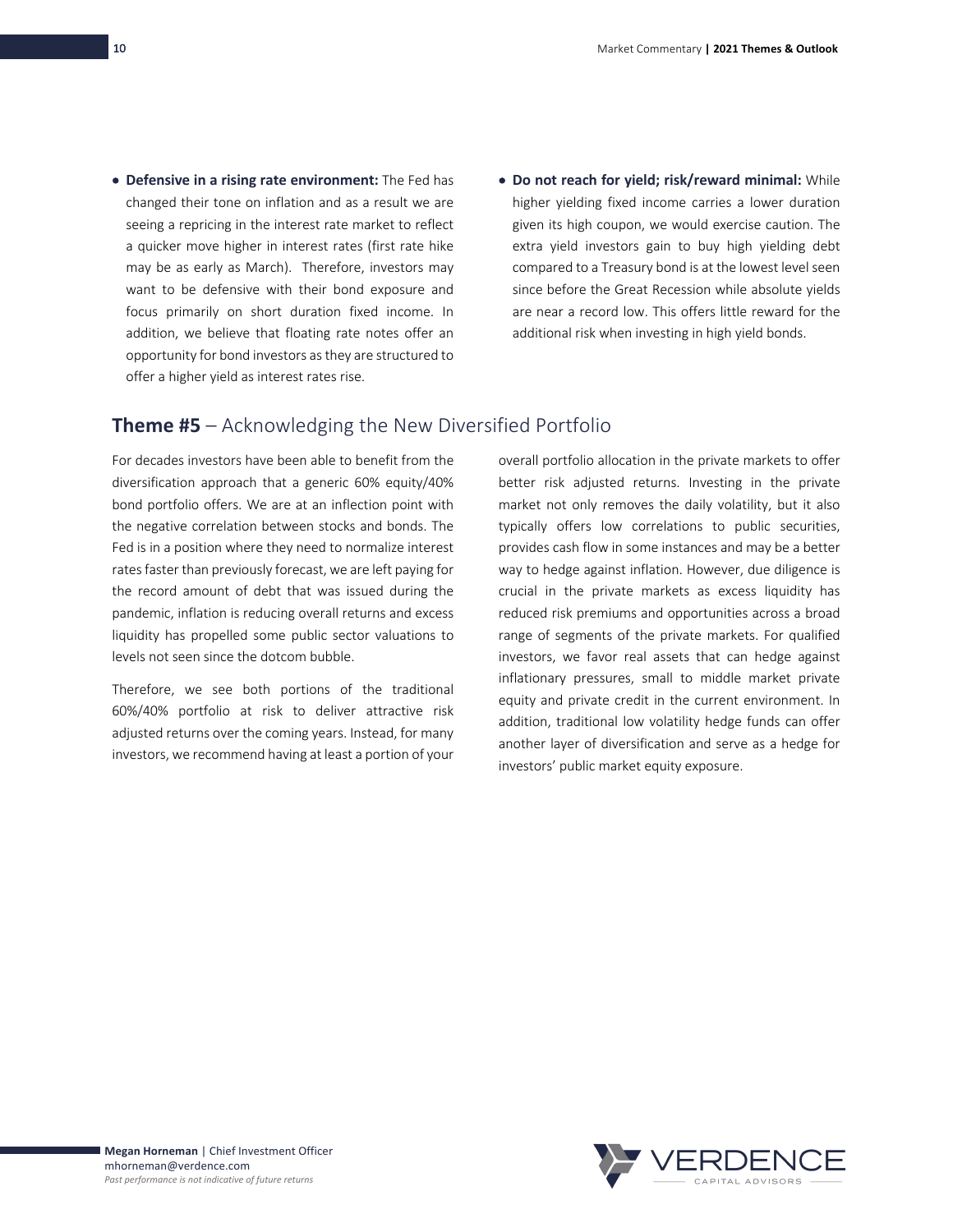# Verdence Summary:

We acknowledge that the economy will be challenged in 2022 because of the actions taken during the pandemic. While a slowdown from record high levels of growth is healthy and warranted, we remain optimistic that we can navigate through the removal of nontraditional monetary policy and decreased fiscal support this year. We also understand the risks as we enter this next phase of the economic expansion. Policy errors from the Federal Reserve and/or Federal Government especially in a midterm election year are worth monitoring. In addition, energy prices have historically been a source of weakness in the U.S. economy and are climbing on the back of rising geopolitical tensions and supply constraints. We will assess these risks as we move through the economic expansion. We are confident that volatility is expected to accelerate, and active management is an effective way to benefit from the expected opportunities to adjust asset allocation. While inflation is likely to damage bond returns, we believe that equities still offer the better long-term potential. Especially those areas of the market that can benefit from economic growth and have pricing power (e.g., energy, financials, industrials). We also do not see the holding of dry power as a negative for investors. Instead, we will monitor periods of weakness and valuation corrections as potential opportunities to adjust asset allocation with a long-term fundamental view in mind.

As always, if you have any questions about our perspective, please do not hesitate to reach out to your advisor.